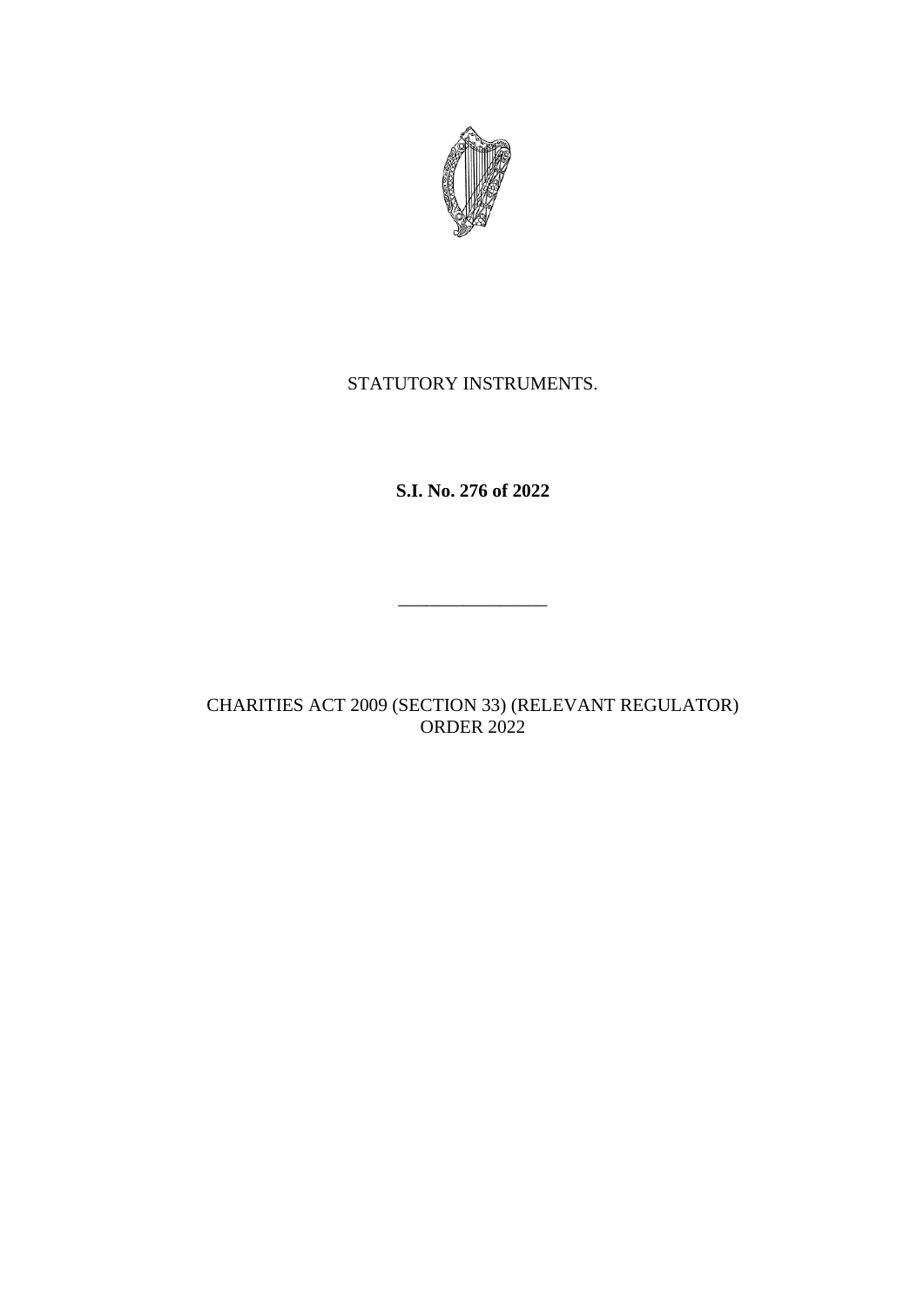## S.I. No. 276 of 2022

## CHARITIES ACT 2009 (SECTION 33) (RELEVANT REGULATOR) ORDER 2022

I, Joe O'Brien, Minister of State at the Department of Rural and Community Development, in exercise of the powers conferred on me by section 33 of the Charities Act 2009 (No. 6 of 2009), the Charities (Transfer of Departmental Administration and Ministerial Functions) Order 2017 (S.I. No. 348 of 2017) and the Rural and Community Development (Delegation of Ministerial Functions) Order 2020 (S.I. No. 409 of 2020), hereby order as follows:

1. This Order may be cited as the Charities Act 2009 (Section 33) (Relevant Regulator) Order 2022.

2. The following body and office holder are prescribed for the purposes of paragraph (a) of the definition of "relevant regulator" in section 33(6) of the Charities Act 2009 (No. 6 of 2009):

- (a) Approved Housing Bodies Regulatory Authority;
- (b) Registrar of Companies.

GIVEN under my hand, 8 June 2022

JOE O'BRIEN, Minister of State at the Department of Rural and Community Development.